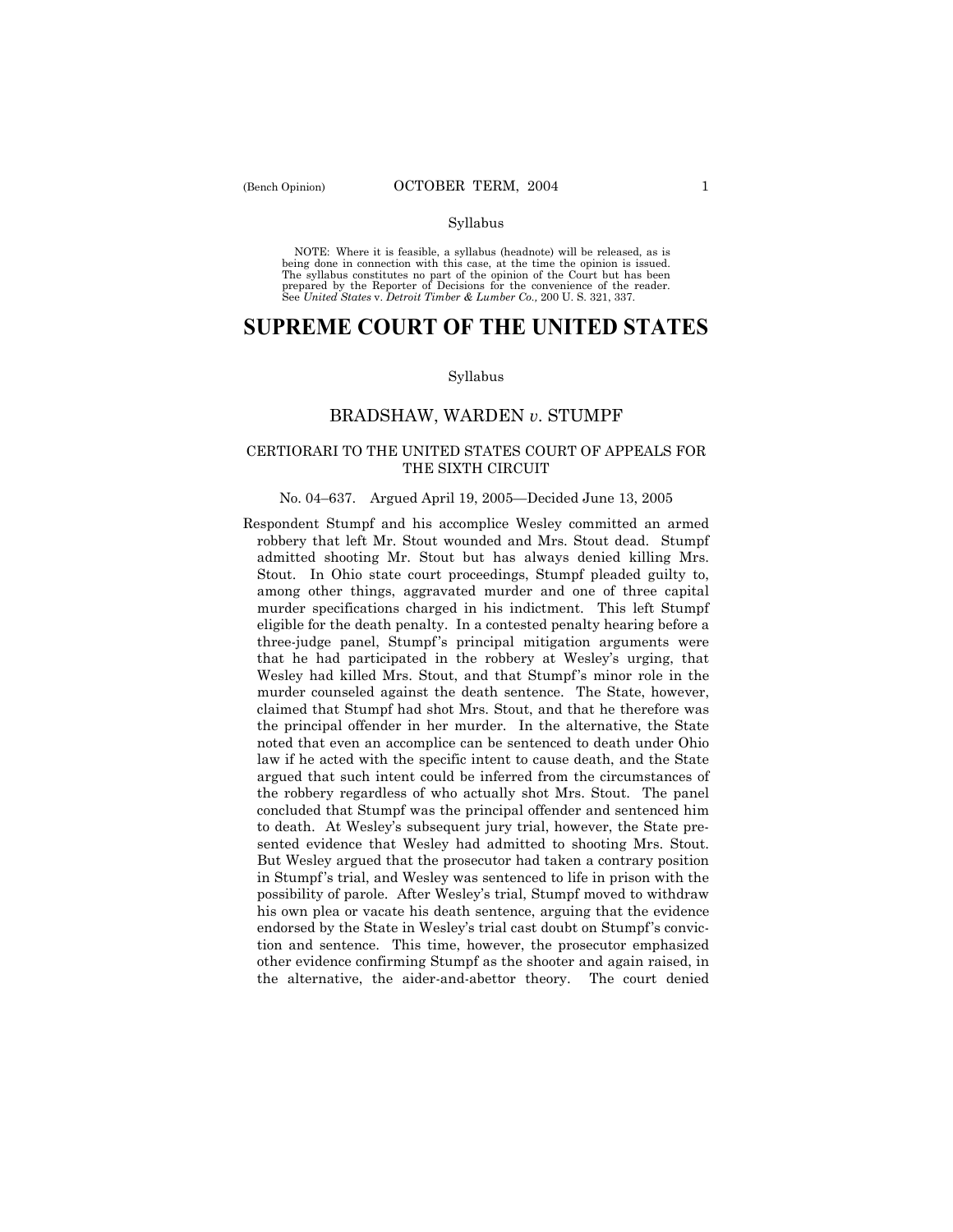#### Syllabus

Stumpf's motion, and Ohio's appellate courts affirmed. Subsequently, the Federal District Court denied Stumpf habeas relief, but the Sixth Circuit reversed on two grounds. First, the Sixth Circuit found that Stumpf had not understood that specific intent to cause death was a necessary element of the aggravated murder charge, and that his guilty plea therefore had not been knowing, voluntary, and intelligent. Second, the court found that the conviction and sentence could not stand because the State had secured convictions of both Stumpf and Wesley for the same crime, using inconsistent theories.

*Held:* 

 1. The Sixth Circuit erred in concluding that Stumpf was uninformed of the aggravated murder charge's specific intent element. While a guilty plea is invalid if the defendant has not been informed of the crime's elements, Stumpf's attorneys represented at his plea hearing that they had explained the elements to their client, and Stumpf confirmed that the representation was true. This Court has never held that the judge must himself explain a crime's elements to the defendant. Rather, constitutional requirements may be satisfied where the record accurately reflects that the charge's nature and the crime's elements were explained to the defendant by his own, competent counsel. Stumpf argues that his plea was so inconsistent with his denial of having shot Mrs. Stout that he could only have pleaded guilty out of ignorance of the aggravated murder charge's specific intent element. But that argument fails because Stumpf's conviction did not require a showing that Stumpf had shot Mrs. Stout. Ohio law also considers aiders and abettors who act with specific intent to cause death liable for aggravated murder. Stumpf and Wesley entered the Stout home with guns, intending to commit armed robbery, and Stumpf admitted shooting Mr. Stout. Taken together, these facts could show that the two men had agreed to kill both Stouts, which in turn could make both men guilty of aggravated murder regardless of who shot Mrs. Stout. Stumpf's claim that he and his attorneys were confused about the relevance and timing of defenses that they planned to make is not supported by the record. Finally, the pleaís validity may not be collaterally attacked on the ground that Stumpf made what he now claims was a bad deal. Pp.  $6-10$ .

 2. The Sixth Circuit was also wrong to hold that prosecutorial inconsistencies between the Stumpf and Wesley cases required voiding Stumpf's guilty plea. The precise identity of the triggerman was immaterial to Stumpf's aggravated murder conviction, and Stumpf has never explained how the prosecution's postplea use of inconsistent arguments could have affected the knowing, voluntary, and intelligent nature of his plea. P. 11.

3. The prosecutor's use of allegedly inconsistent theories may have